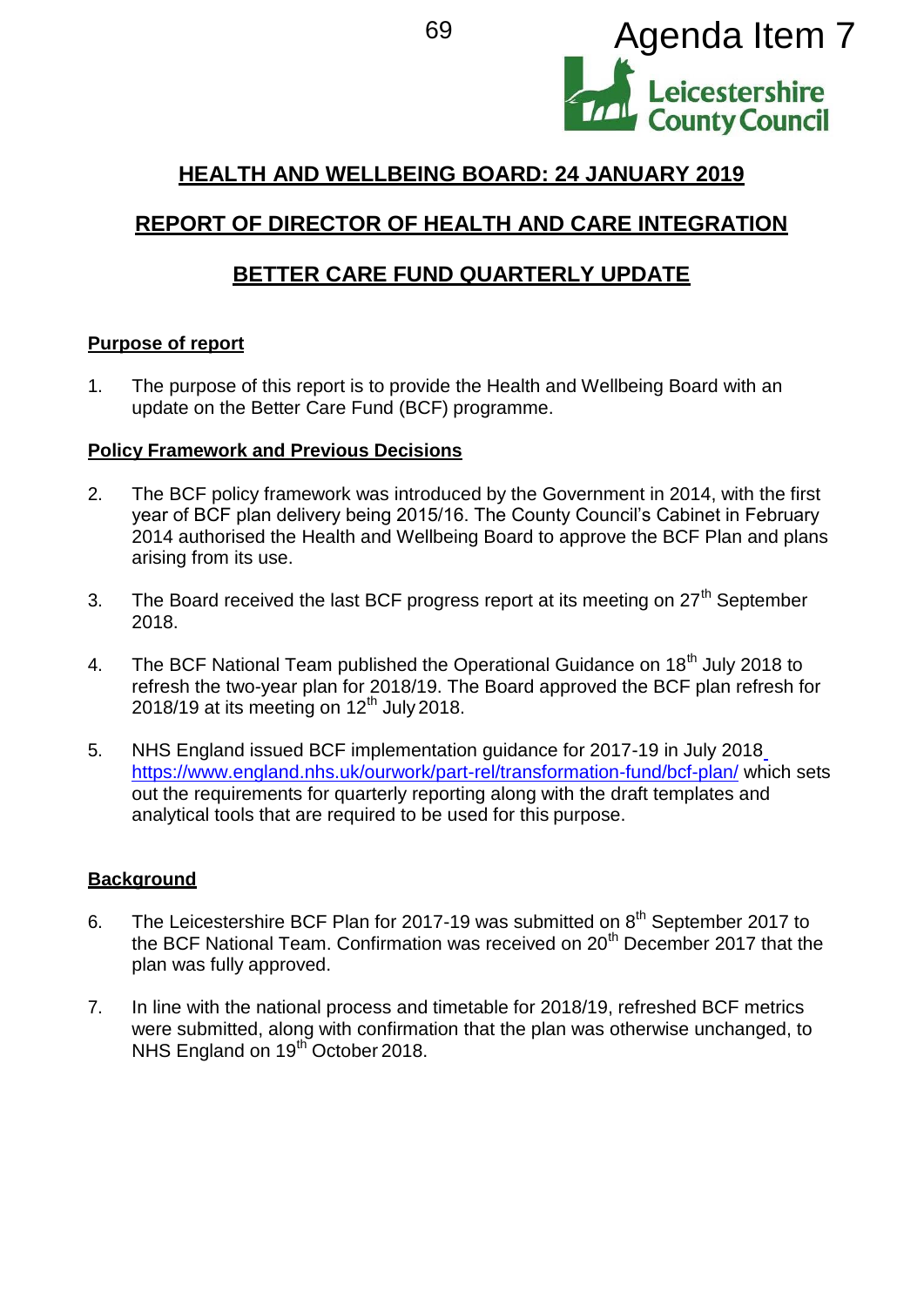#### **Financial Forecast Outturn for 2018/19**

8. The budget for the BCF Plan in 2018/19 totals £55.9m. This comprises the following income streams:

| <b>BCF Approved Budget</b>              | <b>WLCCG</b> | <b>ELRCCG</b> | LCC/DC | Total  |
|-----------------------------------------|--------------|---------------|--------|--------|
|                                         | £'000        | £'000         | £'000  | £'000  |
| <b>CCG Minimum Contributions</b>        | 21,240       | 16,139        |        | 37,379 |
| <b>CCG Additional Contribution</b>      | 1,367        | 1,196         |        | 2,563  |
| <b>Disabled Facilities Grants (DFG)</b> |              |               | 3,632  | 3,632  |
| Improved BCF Autumn 2015                |              |               | 5,582  | 5,582  |
| Improved BCF Spring 2017                |              |               | 6,837  | 6,837  |
| <b>Total Funding</b>                    | 22,607       | 17,335        | 10,469 | 55,993 |

9. The forecast outturn position for the financial year is for £55.4m. The expenditure plan includes a £2m contingency and cost improvement allocation.

#### **Performance against BCF Outcome Metrics at the end Q3 2018/19**

- 10. The BCF plan is measured against four outcome metrics. For Leicestershire, progress against the key targets is shown in Appendix A, and the following paragraphs summarise the position for each target.
- 11. The BCF target for the number of **permanent admissions of older people (aged 65 and over) into residential and nursing care homes** is for fewer than 890 admissions (or 624.1 per 100,000 population) during 2018/19. The full year forecast, at the end of December, is for 872 admissions (or 611.4 per 100,000 population) against a target of 890 and therefore this target is currently on track to be achieved.
- 12. The target for the **proportion of older people who were still at home 91 days after discharge** has been set at 87%. The latest data, which relates to discharges between July and September 2018, shows that 90.2% of people discharged from hospital into reablement / rehabilitation services were still at home after 91 days. The average figure for 2018/19 between April and December is 90.3% which means we are currently on track to achieve this target.
- 13. The BCF target for total **non-elective admissions into hospital (general and acute)** has been set for up to 70,569 (or 850.34 per 100,000 population) for 2018/19. For April to November 2018, there have been 44,956 non-elective admissions, against a target of 46,665, which is a variance of 1,709 admissions less than the target. The target is currently on track to be achieved. The current forecast for the end of the 2018/19 financial year is that there could be 68,860 admissions, against a target of 70,569.
- 14. **Delayed Transfers of Care (DTOC)**  the Government's mandate to the NHS for 2018/19 set an overall ambition for reducing delays to around 4,000 hospital beds occupied by patients delayed without discharge by September 2018.The national target was apportioned across each Health and Wellbeing Board area and translated into a rate per 100,000 population for each local area.
- 15. By September 2018, Leicestershire was required to achieve a rate of no more than 7.88 average days delayed per day per 100,000 population and maintain this rate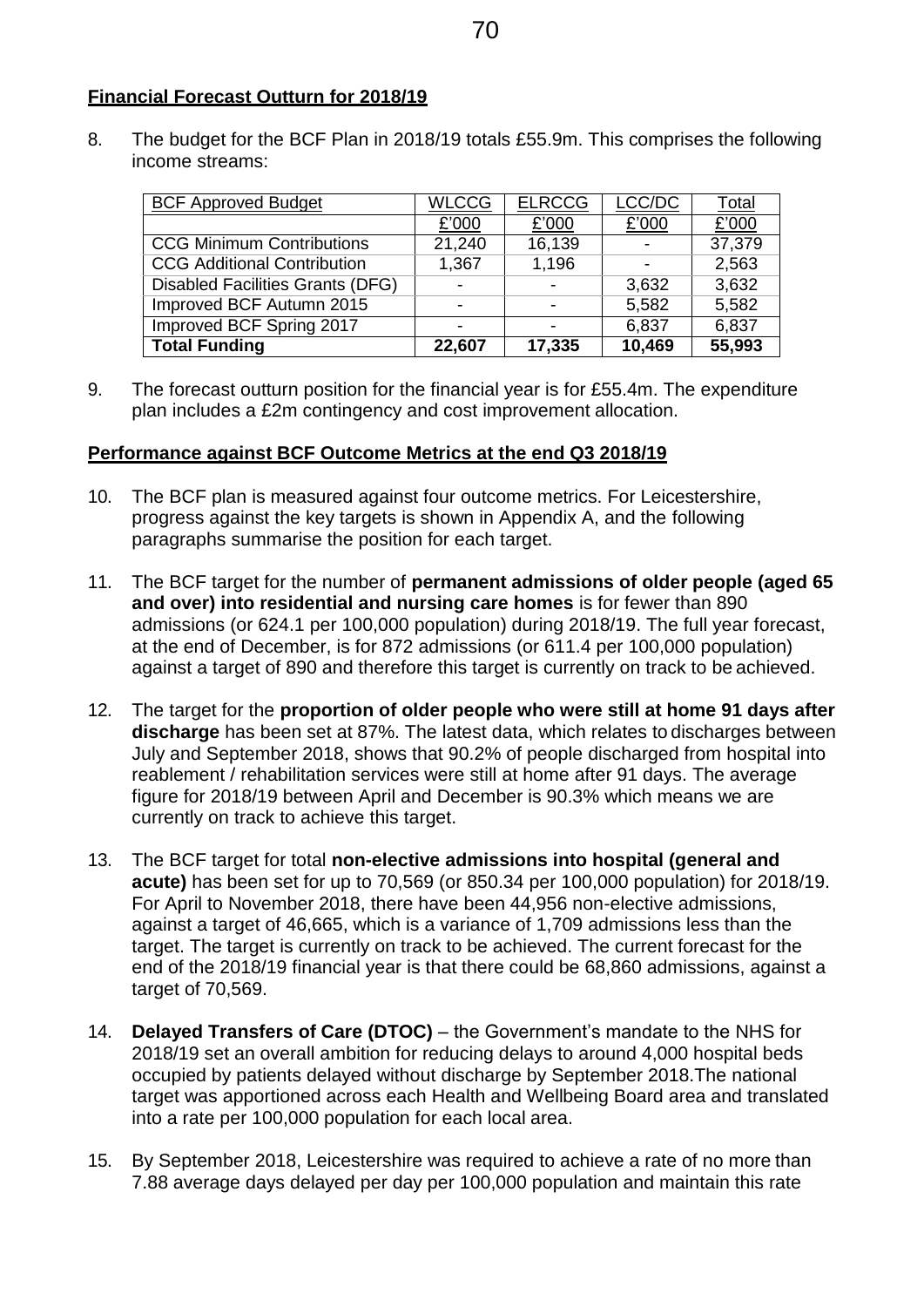through to March 2019. In November 2018, Leicestershire achieved 6.49 average days delayed per day per 100,000 population.

16. The graph below highlights the performances so far during 2018/19 against the BCF target:



**BCF Target - Leicestershire - Total Delays** 

#### **Progress update of the Leicestershire BCF Plan 2018/19**

17. The following is a summary of current progress within the integration programme for Leicestershire (ordered by theme of the BCF Plan). A copy of the BCF Plan on a Page is provided in Appendix B which provides an overview of the BCF themes.

#### **Unified Prevention Offer**

- 18. During the last 12 months the Unified Prevention Board (UPB) has focused on developing the asset-based offer in localities around tier zero (universal) and tier one (primary) prevention. This has included a Social Prescribing offer which includes First Contact Plus (a one-stop show for a multitude of prevention services) and Local Area Coordination.
- 19. One of the key programmes of work for the UPB is developing the wrap-around prevention offer to support Integrated Locality Teams (ILTs). ILT's are a multidisciplinary approach to delivering health care to patients who are in one of three cohorts (further information below). The UPB will help support patients by ensuring that prevention services are available and aligned to their care needs so that they are able to stay in their own homes and prevent further acute care.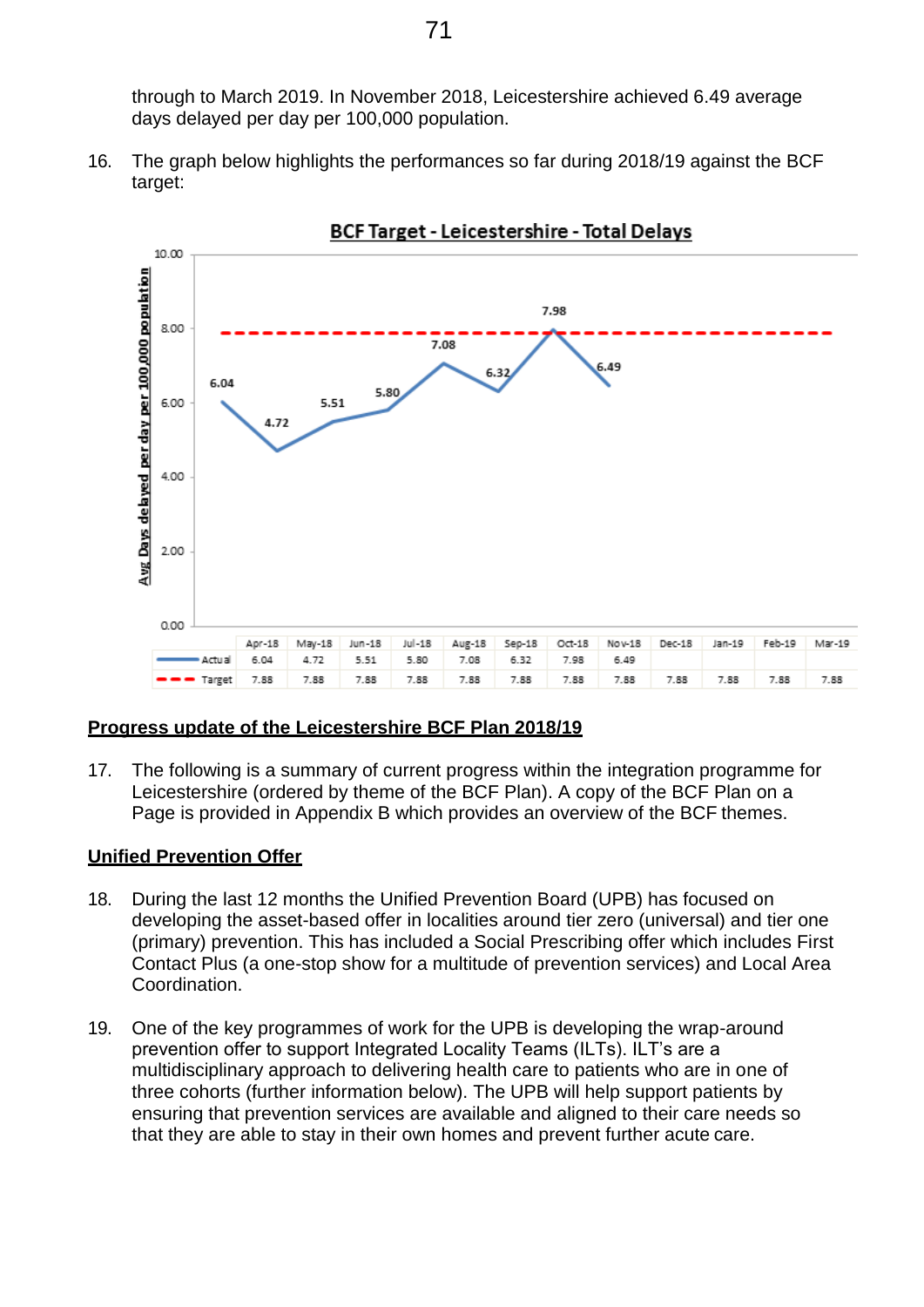- 20. Another key area of work for the UPB includes a workplace health programme, which is targeting the health and wellbeing of organisations involved in delivering thecare. The campaign aimed to target 100 businesses and so far, there have been 1,066 responses from 24 organisations with an average response rate of 40%. A number of key priorities/issues have been identified and the programme will now aim to address these with organisations to achieve better outcomes for the Leicestershire workforce moving forwards.
- 21. Joined up communications across partners has also been a priority for the UPB since 2017, with partners joining together to integrate campaigns with a focus on prevention. Of particular focus was the development of the self-care campaign whose ongoing messages have so far focused on three key areas; healthy living, self-care options and long-term conditions. The winter campaign has been raising awareness on topics such as diabetes, healthy eating and high blood pressure.

#### Prevention at Scale

- 22. The Prevention at Scale project is a nationally funded initiative via the Local Government Association. Through this initiative Local Authorities are seeking to develop greater insights into the impact and value of preventative services.
- 23. The Leicestershire element of this work focuses on the estimated 30% of GP appointments that can be categorised as "patients who are in need of non-medical help/interventions." The project is working with a number of GP surgeries to develop better insights into the reason for these types of attendances, how the local prevention offer can be improved and how best to support patients and GPs with easy access to the most suitable support for the non-medical needs, via GP or selfreferral into First Contact Plus, or via other agencies and the community itself.

#### **Falls Programme**

- 24. It is estimated that each year in Leicestershire falls cost the NHS approximately £23million with one in three people aged over 65 falling every year.
- 25. The aim of the Leicester, Leicestershire and Rutland (LLR) falls programme is to improve the treatment pathway for those identified as being at risk of suffering a fall or who have experienced a fall. The programme provides the tools to ensure the appropriate course of action is taken to help each individual maintain their independence and avoid falls related admissions to hospital.
- 26. Tools include specialist therapy triage and assessment for all referrals into consultant falls clinics and specialist therapy and falls prevention training for care home staff. The work also includes the development of the local falls management exercise programme 'Steady Steps' and extending access to an electronic Falls Risk Assessment Tool smart phone application.
- 27. The triage approach in the new falls pathway has evidenced that a significant proportion of the referrals for a consultant can be successfully seen and treated by therapy interventions. In 2017, the service saw 502 patients avoiding the need for them to go into a clinic. This has resulted in £133,000 being saved on consultant appointments. Waiting times to see a clinician and commence therapeutic interventions reduced from 25 plus weeks to 13 weeks.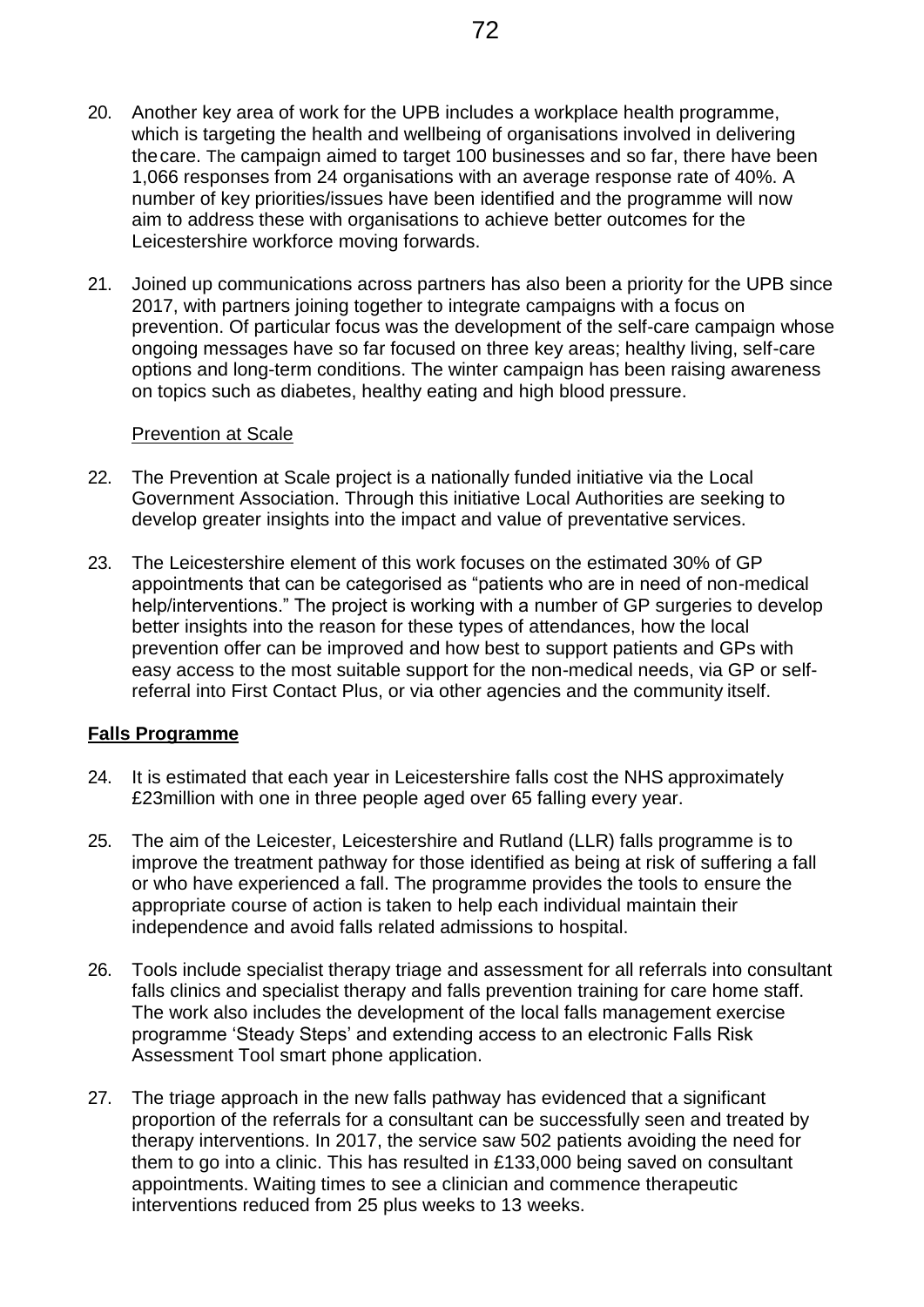28. Access has been improved to community and home-based exercise programmes, Steady Steps, which is designed to increase confidence in balance, postural stability and independence. A total of 48 courses, for over 300 participants, will have been completed by the end of March 2019 and 30 Postural Stability Instructors have been trained. Evidence from The King's Fund shows that £2.32 is saved within the health and care system for every £1 spent on Steady Steps. Reduced social isolation and social peer support is gained from patients regular attendance of the Steady Steps programme. With continued investment, the programme can roll out a further 78 courses to 1,100 residents in the county during 2019/20.

#### **Integrated Housing Support**

#### Disabled Facilities Grants

- 29. A national Disabled Facilities Grant (DFG) review, commissioned by the Department of Health and Social Care, was published in December. The review set out a number of practical ways to improve the delivery of home adaptions and ensure that they are tailored to the individual.
- 30. A report will be received by the Integration Executive at its meeting on  $5<sup>th</sup>$  February to consider the implications of the recommendations in the review and the proposed next steps locally.

#### Lightbulb

- 31. The county-wide roll-out of the Lightbulb integrated housing support service took place during 2017. The service is a pioneering programme which aims to make it easier to access and receive practical housing support to live at home. The overall ambition of the programme is to maximise the contribution that housing support can play in keeping vulnerable people independent in their own homes, helping to avoid unnecessary hospital admissions or GP visits and facilitating timely hospital discharge.
- 32. Lightbulb has successfully managed to deliver the expected improvements during the first year of delivery, including:
	- a. A reduction in transfers for customers between organisations/services/key workers from eight occasions to three for assessment and installation of stairlifts which has reduced costs by 11%.
	- b. Reduced stages from 27 to 13 for level access showers and reduced costs by 4%.
	- c. Managing a significant increase in demand across all areas of work.
	- d. Transferred lower threshold work from high Occupational Therapists (OT's) to Housing Support Coordinators, allowing OT's to focus on complex cases resulting in increased capacity for that team, enabling them to deal with an additional 37% case work increase.
	- e. Improved Disabled Facilities Grant delivery times in all but one district and achieved the stretch target of 20 weeks in two districts.
	- f. Trained Housing Support Coordinators to become Trusted Assessors this will further speed up delivery times going forward.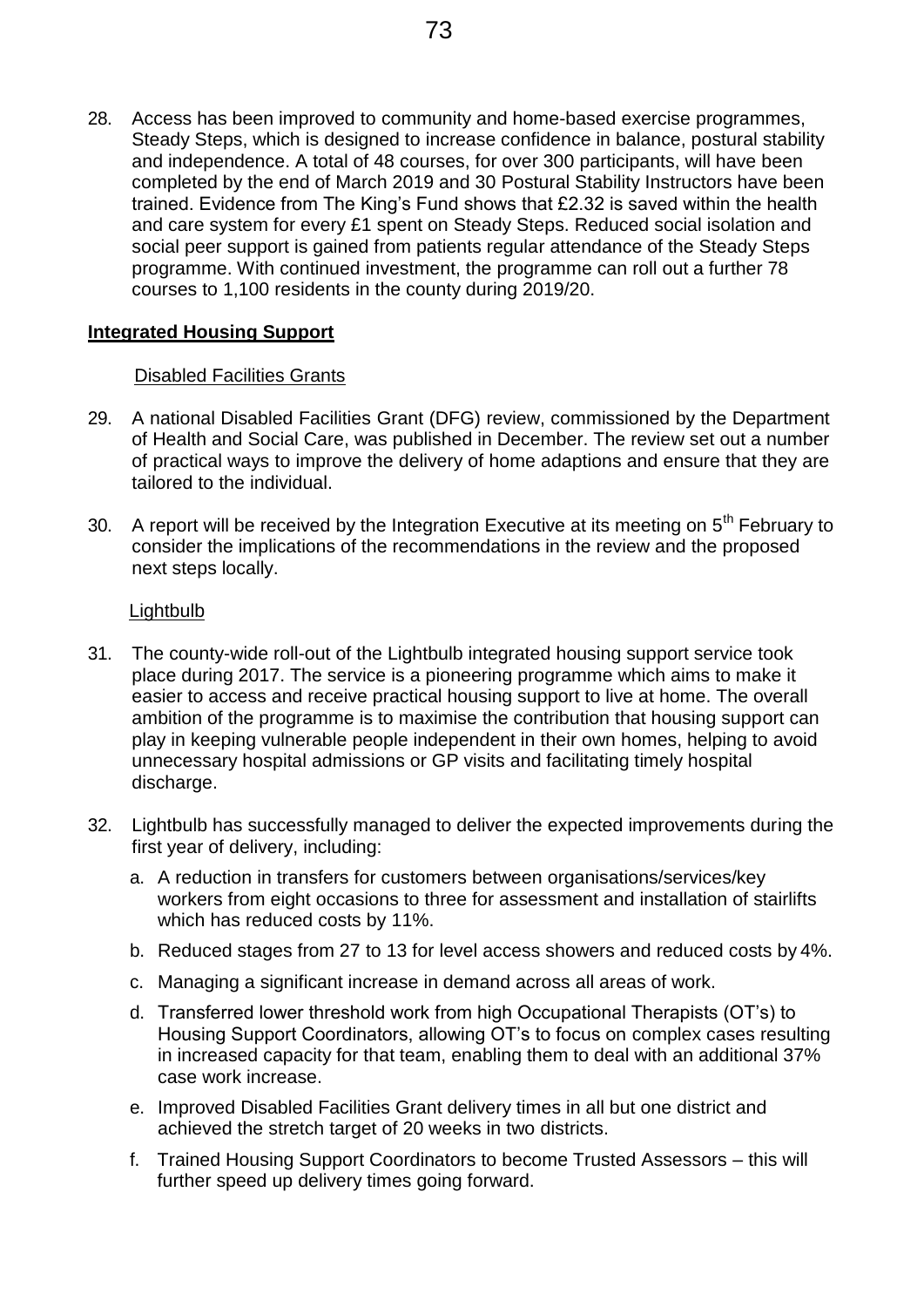- g. Customer centred outcomes have shown significant improvements in all areas from pre to post Housing "MOTs" with 96% of customers answering yes to 'has the service achieved everything you wanted'.
- 33. A business case for Lightbulb, a refresh for 2019/20, has been developed which sets out the outputs achieved in year one of the service and the recurrent funding requirements for each local authority partner. Decisions are expected shortly on this.

#### Housing Enablement Team (HET)

- 34. Part of the Lightbulb service is the Hospital Housing Enablement service which focuses on people being discharged from hospital. The service aims to enable patients to settle back into a safe home as quickly as possible when they are medically ready to be discharged.
- 35. The service places housing specialists within the acute and mental health hospital sites, to work with the patient and hospital staff to identify housing issues that are a barrier to discharge and to put things in place so patients can return home as soon as possible. It also offers practical ongoing support once they are home, including help with further adaptations, furniture, tenancies and access to benefits. Opportunities to extend the model to community hospitals are being piloted, initially in Coalville.
- 36. The HET team provides up to 28 different types of interventions across a number of hospital settings. These range from cleaning and clearing properties and providing furniture, to reducing rent arrears and accessing more suitable accommodation.
- 37. Since April 2015, HET have helped over 1,700 patients, with demand increasing between April 2016 and March 2018 by 27% in University Hospital Leicester (UHL) and by 5% in the Bradgate Unit.
- 38. Referral to resolution times within UHL are typically six days, despite the increased demand. This is the length of time it takes to resolve housing issues and is a measure of the time between referral to the HET service and solution being put into place.
- 39. The outcomes of a cohort of 357 UHL patients were analysed and showed that their reduction in emergency admissions, after intervention from the HET service, saved the health and care economy around £220,000. Overall, NHS costs for the cohort could be reduced by approximately £550,000 annually 12 months post intervention.
- 40. Prior to the service, housing related DTOCs, during 2014/15, for mental health patients comprised on average 26% of all delayed bed days which translates to around 700 delayed days. Since the introduction of the HET service in 2016, this has reduced to an average of 15% of all days delayed or 400 days housing related delays per month.
- 41. A business case for the hospital housing enablement service, seeking approval for recurrent funding with effect from April 2019, is being considered by CCG commissioners, with decisions expected shortly.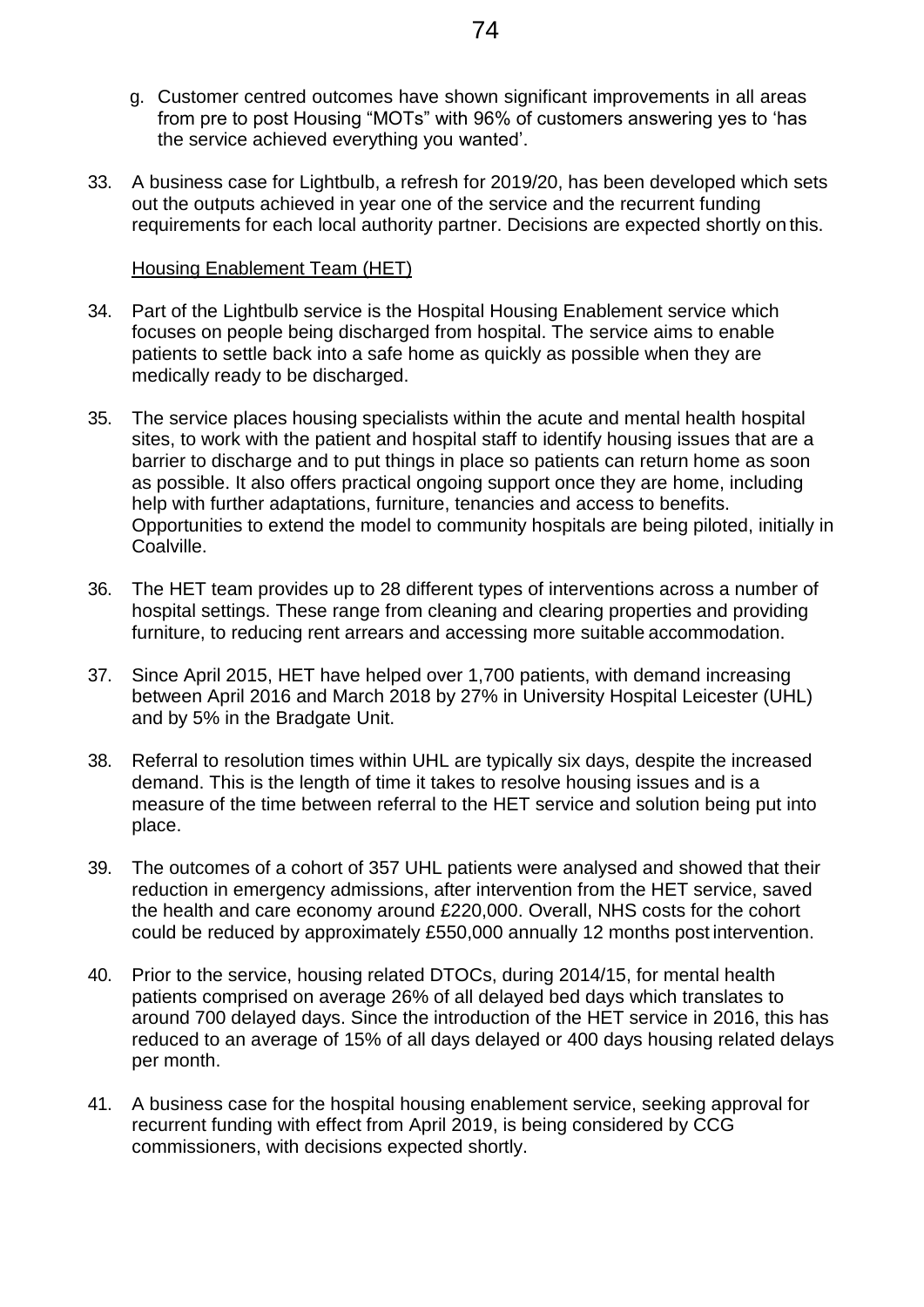#### **Assistive Technology**

- 42. New technology is transforming the care technology sector. Currently in Leicestershire a telecare service is provided based on pendant alarm systems. Nearly 6,000 alarms are in place in homes across the county. There are now many newer products available that can support people to live independent lives and deliver a more preventative response, which is more effective at delaying and reducing needs.
- 43. The BCF assistive technology project is looking at how the service offer in Leicestershire can be enhanced by maximising opportunities offered by new technology.
- 44. An initial market appraisal exercise was completed during 2018, which looked at experience elsewhere and is aiming to establish a standardised approach across the county to assistive technology. Testing some of the newer technology will take place in 2019.

#### **Home First**

- 45. The Home First programme is working on developing an integrated health and social care offer across LLR.
- 46. The integrated approach will be offered to adults when they have a change in need, requiring additional or new interventions that if not met, will result in admission to hospital/care home or the person having to remain in hospital when they are medically fit for discharge.
- 47. Partners have developed a blueprint for integrated intermediate care services. Work to design and implement the integrated health and care reablement offer including referral and access points, skill mix, triage and service delivery was undertaken during 2018. The service commenced during October, ahead of winter pressures. Work on the performance measures is currently being finalised and progress will be reported to the Integrated Communities Board at the end of March.

#### **Integrated Locality Teams (ILT)**

- 48. Twelve ILTs have been established across LLR to provide more coordinated and comprehensive support in the community. These teams are comprised of GPs, community nurses, social care staff and partners from a number of organisations including the voluntary sector.
- 49. The programme has identified four building blocks that will underpin a consistent approach to integrated care in the community. These building blocks are:
	- a. Population profiling (including risk stratification);
	- b. ILT operating model / multi-disciplinary teams working (focusing initially on three cohorts of patients – frail, five or more long-term conditions and/or high care costs);
	- c. Care coordination (based on the nine key features of care coordination developed as part of service design in LLR);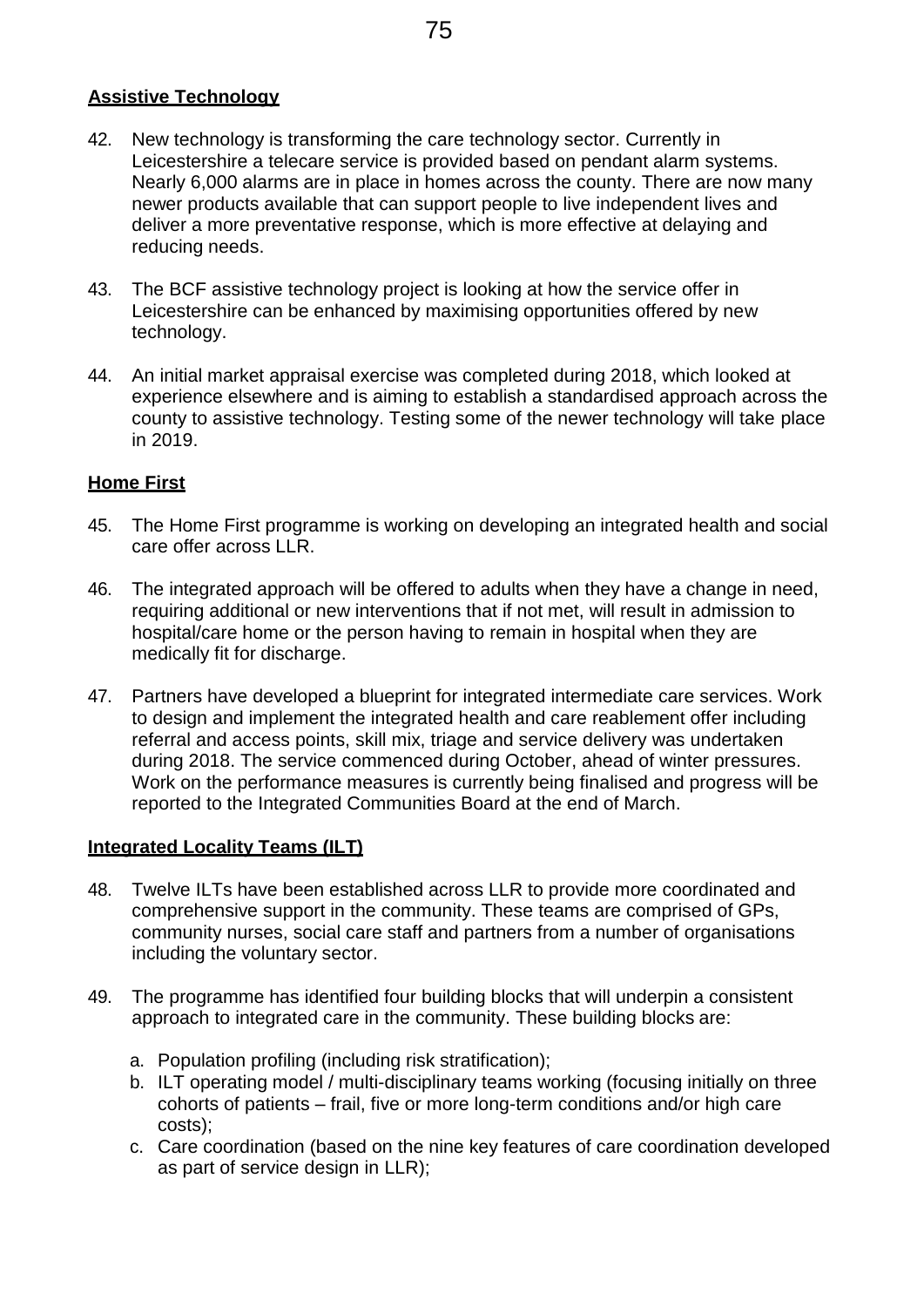- d. Prevention (setting the core prevention offer for each community, for the benefit of locality teams, and the wider population in each locality.
- 50. While ILTs are operating in all parts of LLR there are three locations that have been selected as early implementers of the full model For Leicestershire, the early implementer site is in Hinckley and Bosworth.
- 51. A flowchart is in place setting out how cases will flow into the pilot, how the frailty checklist will be utilised, how the prevention offer will be targeted and the role of the Care Coordinator in supporting the multidisciplinary team and patients so that care planning is effective and coordinated, and the impact of this new approach is measured, both in terms of the outcomes for patients and the professionals involved in their care.
- 52. Visits are currently taking place to acute ("out of county") hospital sites on the borders of LLR to ensure that patients registered with Leicestershire CCGs who attend these sites for their care have clear pathways back into Leicestershire's integrated community services when they return home, including the ILT and Home First models of care. We are working with these hospitals to ensure the arrangements well understood and any operational matters addressed.

#### **Integrated Commissioning**

53. Leicestershire County Council and the County CCGs have put in place a workplan for joint commissioning for Q3 and Q4 of 2018/19 which includes activities in support of priority areas such as domiciliary care, personal budgets and learning disabilities.

#### **Integrated Data**

- 54. In December 2018, approval was received from NHS Digital to join and link health and care data to assist in the planning, transformation, design and evaluation of health and care services across LLR. The plan is to develop and implement an integrated data warehousing tool for this purpose during 2019.
- 55. The LLR business intelligence (BI) strategy, developed by a multiagency working group during Q1 and Q2 2018, has been approved and cascaded via the management teams of partner organisations and other key groups within LLR during Q3.
- 56. The initial focus for implementation will be on the data warehousing and population profiling workstreams during Q4. The next stage will be to consolidate the workforce, analytics and tools workstream into one programme of work with a view to commencing work on these areas from April 2019.

#### **BCF Planning for 2019/20**

- 57. Work to review the BCF Plan for 2019/20 in line with annual financial planning arrangements for CCGs and Leicestershire County Council was undertaken between September and December 2018.
- 58. The local programme of work to refresh the BCF Plan was completed in advance of the BCF Policy Framework and Operational Guidance for 2019/20 being published,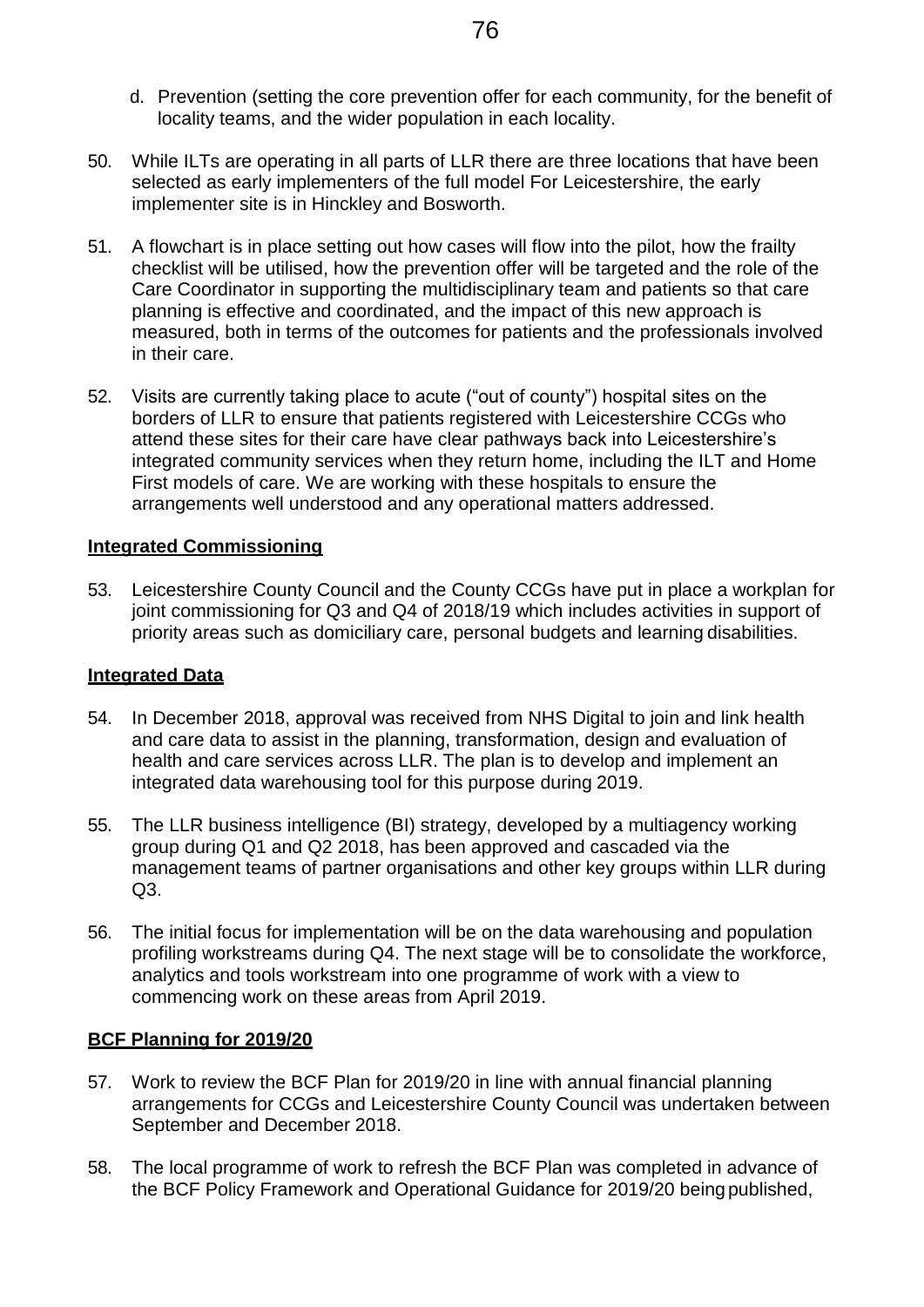which is expected during January, to ensure that decisions could feed into commissioning intentions.

- 59. An initial multiagency workshop took place on  $20<sup>th</sup>$  September, which considered the strategic context of the plan, evaluated the current BCF plan components and future requirements, and considered the commissioning intentions for 2019/20 that are linked to the integration programme. Engagement took place with Partners during October to December to review the proposals.
- 60. A further workshop was held on 22<sup>nd</sup> November to follow-up on actions and adjust/iterate the plan and the initial output was discussed at the Integration Executive at its meeting on 4<sup>th</sup> December.
- 61. The draft refreshed BCF plan will be cross checked following the publication of the national policy framework and guidance, and taken through formal governance processes including via the Health and Wellbeing Board, for final approval.

#### **Recommendation**

62. The Health and Wellbeing Board is asked to note the contents of the report, the good current performance across all four BCF metrics, and the positive progress made in transforming health and care pathways in 2018/19.

#### **Circulation under the Local Issues Alert Procedure**

None.

#### **Officer to Contact**

Cheryl Davenport Director of Health and Care Integration (Joint Appointment) 0116 305 4212 [Cheryl.Davenport@leics.gov.uk](mailto:Cheryl.Davenport@leics.gov.uk)

#### **Appendices**

 Appendix A – BCF Metrics as at November 2018 Appendix B – BCF Plan on a Page

#### **Relevant Impact Assessments**

Equality and Human Rights Implications

- 63. The BCF aims to improve outcomes and wellbeing for the people of Leicestershire, with effective protection of social care and integrated activity to reduce emergency and urgent health demand.
- 64. An equalities and human rights impact assessment has been undertaken which is provided at [http://www.leicestershire.gov.uk/sites/default/files/field/pdf/2017/1/11/better-care-fund-overview-ehria.pdf.](http://www.leicestershire.gov.uk/sites/default/files/field/pdf/2017/1/11/better-care-fund-overview-ehria.pdf) This finds that the BCF will have a neutral impact on equalities and human rights.
- 65. A review of the assessment was undertaken in March 2017.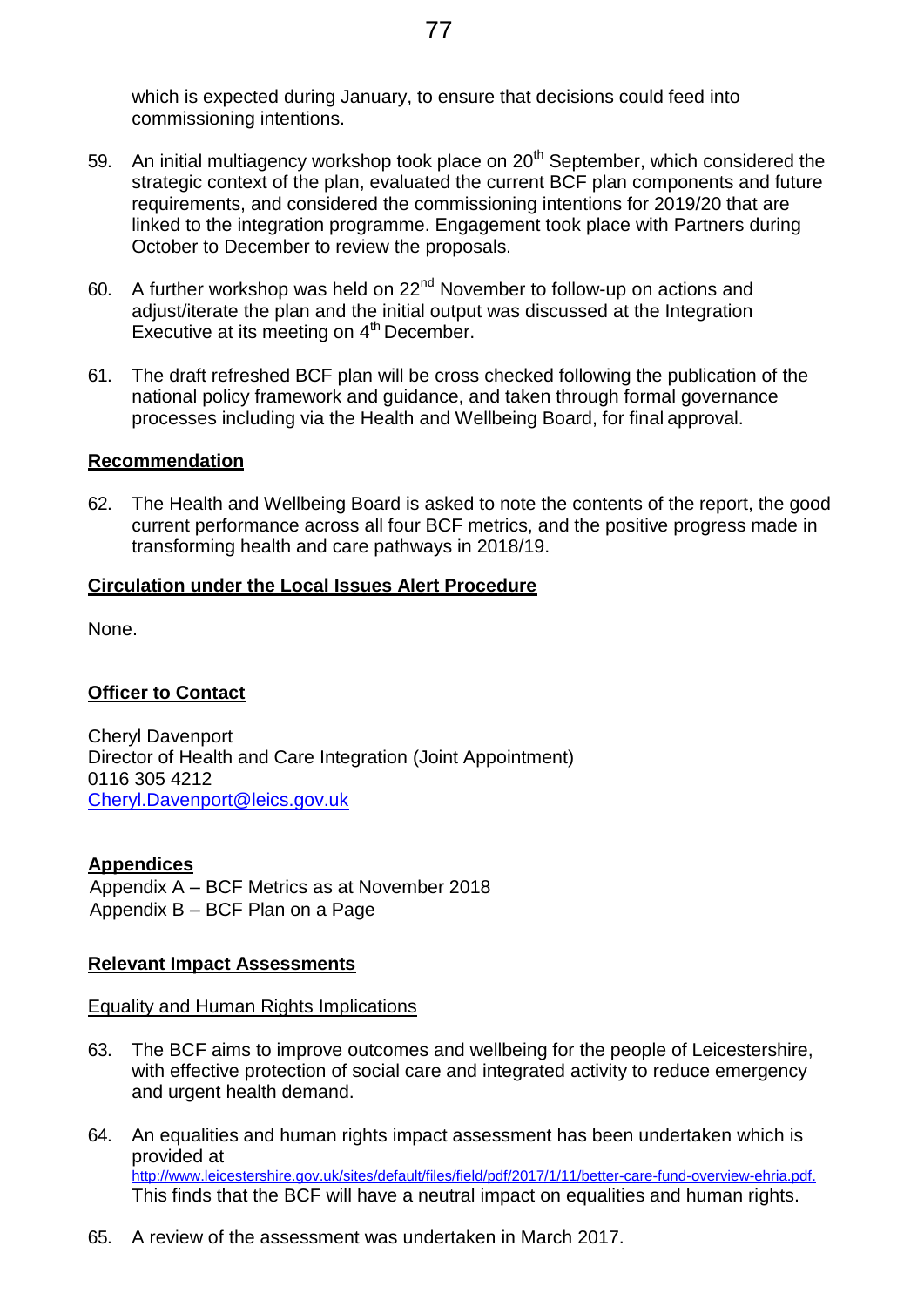#### Partnership Working and associated issues

- 66. The delivery of the BCF plan and the governance of the associated pooled budget is managed in partnership through the collaboration of commissioners and providers in Leicestershire.
- 67. Day to day oversight of delivery is via the Integration Executive through the scheme of delegation agreed via the Integration Executive's terms of reference which have been approved by the Health and Wellbeing Board.
- 68. The delivery of the Leicestershire BCF ensures that a number of key integrated services are in place and contributing to the system wide changes being implemented through the plan to transform health and care in Leicestershire, known as the Sustainability and Transformation Partnerships <http://www.bettercareleicester.nhs.uk/>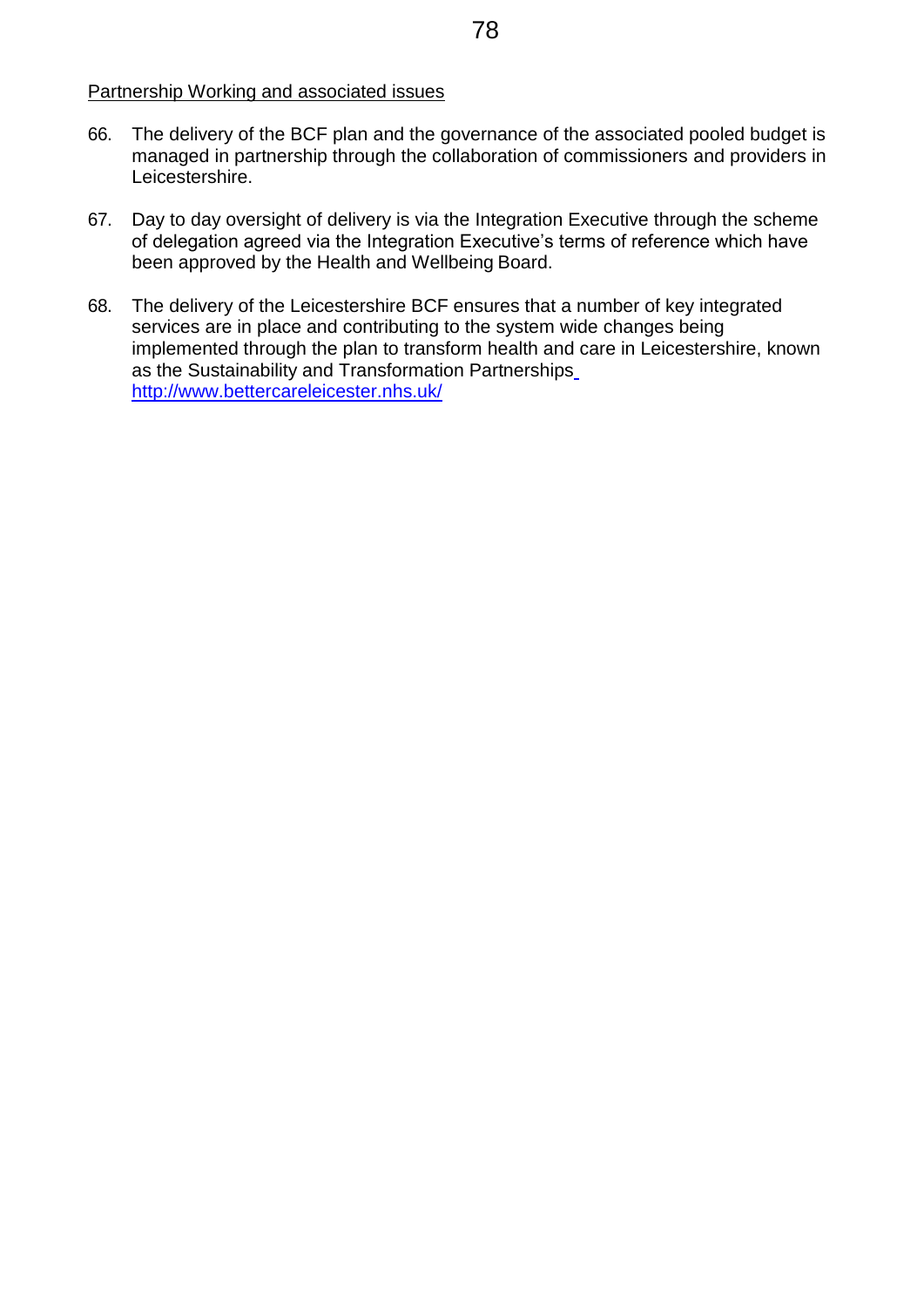### **Appendix A – Better Care Fund Metrics as at November 2018**

| <b>Metric</b>                                                                                                                                                      | <b>Target</b> | Latest<br><b>Data</b> | <b>RAG-rated</b><br>data | <b>Data</b><br><b>RAG</b> | <b>Trend</b> | <b>Aim / Polarity</b>                                          | <b>DOT</b> | <b>Commentary</b>                                                                                                                                                                                                                                                                                                                                                                                                                                                                                                                                                                                                                                                                                                                                                                                                                                                             |
|--------------------------------------------------------------------------------------------------------------------------------------------------------------------|---------------|-----------------------|--------------------------|---------------------------|--------------|----------------------------------------------------------------|------------|-------------------------------------------------------------------------------------------------------------------------------------------------------------------------------------------------------------------------------------------------------------------------------------------------------------------------------------------------------------------------------------------------------------------------------------------------------------------------------------------------------------------------------------------------------------------------------------------------------------------------------------------------------------------------------------------------------------------------------------------------------------------------------------------------------------------------------------------------------------------------------|
| METRIC 1: Permanent admissions of<br>older people (aged 65 and over) to<br>residential and nursing care homes, per<br>100,000 population, per year                 | 624.1         | 40.67                 | 611.4                    | G                         |              | Dood performance is<br>represented by a fall in the<br>figures | ⇔          | The RAD-rated data shows the 5ecember forecast for 2018/19, based on /tLLs. The<br>. / C target for 18/19 is a maximum of 890 admissions. The current full year forecast<br>is 872 admissions (or 611.4 per 100,000 population). terformance is RAD-rated<br>green and is statistically similar to the target.                                                                                                                                                                                                                                                                                                                                                                                                                                                                                                                                                                |
| METRIC 2: Proportion of older people<br>(65 and over) who were still at home 91<br>days after discharge from hospital into<br>reablement / rehabilitation services | 87.0%         | n/a                   | 90.2%                    | G                         |              | Dood performance is<br>represented by a rise in the<br>figures | ⇔          | Cor hospital discharges between Jul and Sep '18, 90.2% of people discharged from<br>hospital into reablement / rehabilitation services were still at home after 91 days.<br>This is above the 18/19 target of 87%. terformance is RAD-rated green and is<br>statistically significantly better than the target.                                                                                                                                                                                                                                                                                                                                                                                                                                                                                                                                                               |
| METRIC 3: Delayed transfers of care<br>from hospital per 100,000 population                                                                                        | 236.49        | n/a                   | 194.63                   | G                         |              | Dood performance is<br>represented by a fall in the<br>figures | ⇔          | Ln bovember there were 1,058 days delayed, a rate of 194.63 per 100,000<br>population against a target of 236.49. This is RAD-rated as green and is statistically<br>significantly better than the target. Cor the different attributable organisations<br>(b I S, social care, and jointly attributable), 84.7% of these delays were attributable<br>to the b IS, 4.6% attributable to Social /are and 10.7% Jointly attributable.                                                                                                                                                                                                                                                                                                                                                                                                                                           |
| METRIC 4: Total non-elective<br>admissions into hospital (general and<br>acute), per 100,000 population, per<br>month                                              | 854.94 829.74 |                       | 843.26                   | G                         |              | Dood performance is<br>represented by a fall in the<br>figures | ⇔          | Cor the period Apr-18 to bov-18 there have been 44,956 non-elective admissions,<br>against a target of 46,665 - a variance of -1,709. This is RAD-rated as green.<br>Curthermore, the forecast for the end of the 2018/19 financial year is that there<br>could be 68,860 admissions, against a target of 70,569. This would be RAD-rated as<br>green.<br>Cor the month of bovember there has been 5,821 non elective admissions, against<br>a target of 5,902 - a variance of -81. The monthly rate is 843.26 against a monthly<br>target of 854.94 and this is RAD-rated green.<br>The RAD methodology is green if non-elective admissions/rate is less than or<br>equal to the monthly target, amber if non-elective admissions/rate is between<br>the monthly target and monthly minimum, and red if non-elective<br>admissions/rate is greater than the monthly minimum. |